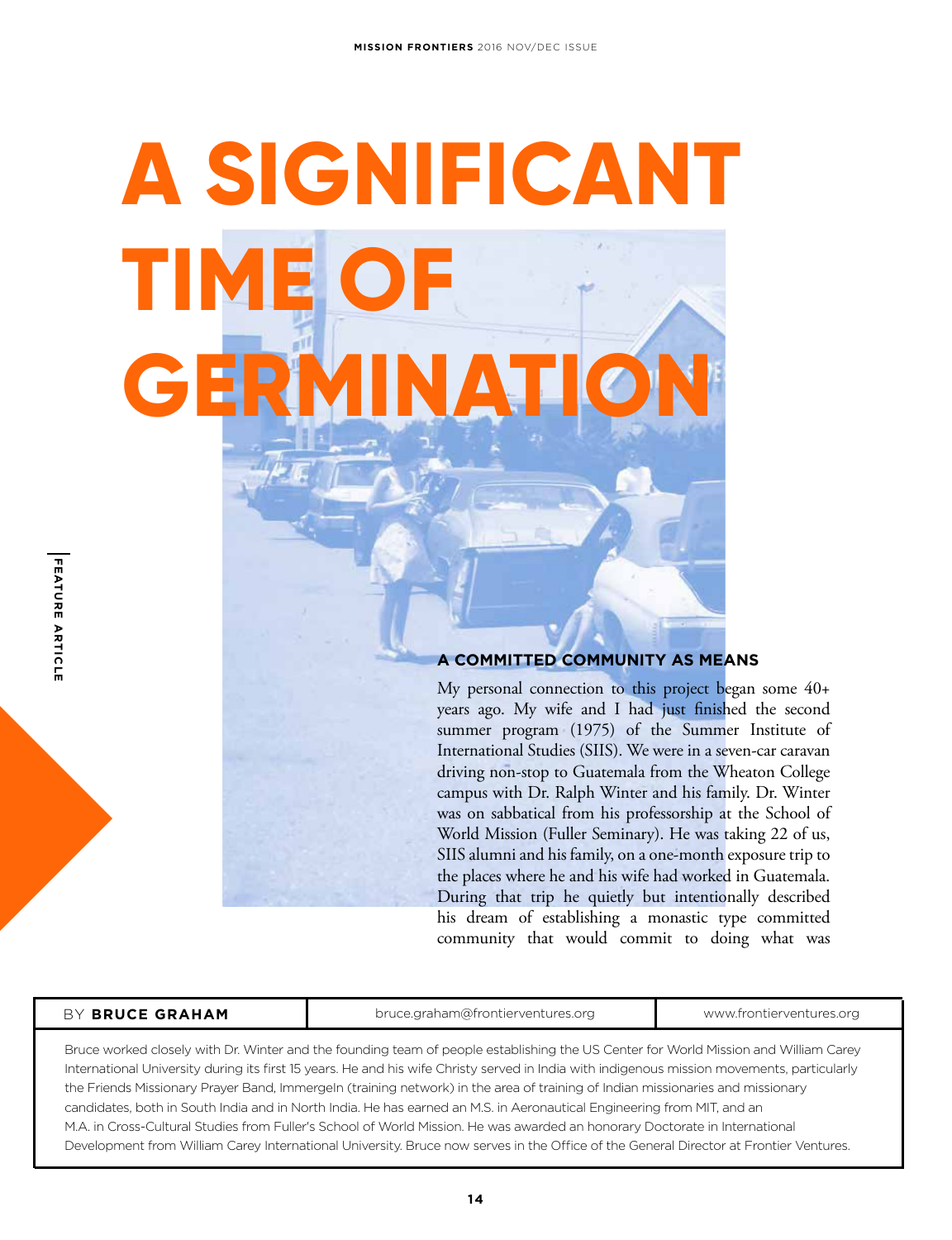strategically needed to see the gospel cross over into major blocs of unreached humanity–people groups beyond the reach of existing evangelistic outreach. The facts regarding this task were increasingly constraining him. I began to ponder the idea and grew deeply moved by it.

The director of SIIS that year was Charlie Mellis who had just finished writing a book based on his studies under Dr. Winter at the School of World Mission. It was entitled *Committed Communities: Fresh streams for World Mission.*<sup>1</sup> In the forward, Dr. Winter wrote, "This is no rootless scheme! In brief: a rich, rewarding, truly exciting and relevant book. Wait till this gets out, sinks in. We'll all see the results. You can hear the ticking as you read." The SIIS students read the book with great interest and talked often about it that summer. It captured the imagination of our generation that was hungry for a new and compelling expression of world mission. The type of structures Mellis described and the historical examples were captivating to the younger generation of that day.

Another significant stimulus to us during that time was a booklet written by David Howard, Director of InterVarsity's Mission Department and organizer of the 1973 Urbana convention, entitled *Student Power in World Missions.*<sup>2</sup> The Urbana convention in 1973 had evidenced a significant increase in college students' willingness to give their lives for the sake of the gospel among the nations. In the booklet he outlined biblical foundations for mission and the historical record of how young people have been prime movers for world missions in previous generations. We were enthralled by the possibility of another new student volunteer movement for world mission arising across the country in line with the vision of previous student generations. Something significant was happening all across the country among young people in the early 1970s. Something new was about to emerge.

### **FACTS THAT IGNITED THE HEART OF RALPH WINTER**

A year earlier, during the summer of 1974, the germination of a new awareness that 84% of the non-Christian world was beyond the reach of normal evangelistic outreach was constraining Dr. Winter. These facts especially took root in his heart as he wrote a paper to present at the Lausanne

International Congress on World Evangelization that summer. He titled his paper, "The Highest Priority: Cross-Cultural Evangelism."3 He was still working on this paper as he stopped by Wheaton College (on his way to Lausanne) where the first Summer Institute of International Studies was in session. Dr. Winter was the architect and engineer of SIIS. He had created it in response to the increased student commitments at the 1973 Urbana convention. He had recruited my wife and me to take that first course the summer of 1974.

Since I had studied Aeronautical Engineering, he asked me to help him draw some diagrams that would help present the facts he wanted to present in his paper. Using a protractor and calculator (engineers had recently graduated from slide rules, but no handheld computers in those days!) we drew boxes and circles that would portray the facts that would constrain our lives forever—what later became known as our pie chart.

#### **A TIME TO RISK**

The Guatemala trip of 1975 came to an end. By then the idea of establishing a committed community to tackle the challenge of getting the gospel planted among the 84% had really taken root in us. Dr. Winter's sabbatical was about over. We and other SIIS alumni were ready to mobilize a new student volunteer movement for the sake of the unreached (or hidden peoples as we called them then). The School of World Mission at Fuller Seminary had just created an MA in Cross-Cultural Studies program for those without field experience. Because of this new option and the inspiration and vision in our own hearts resulting from two summers of study in SIIS, we moved from Boston to Pasadena, CA and I enrolled in the School of World Mission. I was Dr. Winter's student again. We became mission mobilizers in our free time and formed a small community of like-minded graduate students from Cal Tech, myself from MIT, UCLA and others.

Meanwhile, the faculty of the School of World Mission was dreaming about forming a "lab" or annex to the School of World Mission to put legs on many of the ideas and challenges the mission movement was facing at the time. At the same time, the Winters noticed that the Nazarenes were leaving their college campus in Pasadena, putting it up for sale, and moving to a new campus in San Diego.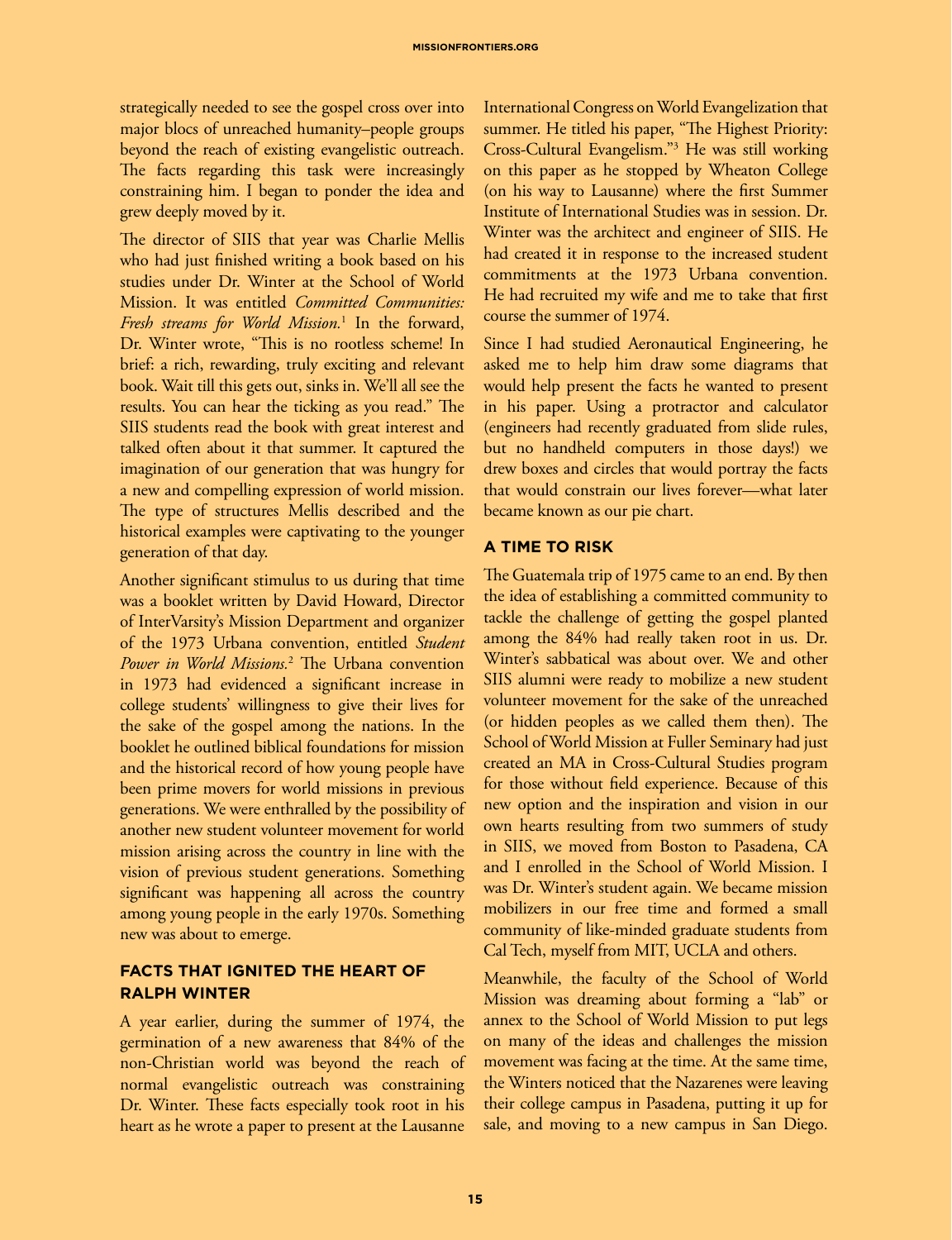Dr. Winter's own heart, following his sabbatical, had reached a point of conviction that he was willing to take a risk–his reputation, his faculty position at Fuller, and a steady income—and step out to form a community that would call attention to these large blocs of unreached peoples beyond the reach of normal evangelistic outreach. Could that Nazarene campus be a place where such a community could be established as a Center for World Mission for the sake of these unreached peoples? Something was about to be born.

#### **A VENTURE OF FAITH**

The divinely orchestrated drama began. Dr. Winter was willing to take the risk. A few of us young

people were willing to do anything. An Eastern religious cult called Summit Lighthouse<sup>4</sup> was already renting part of the campus with the intent to buy. This began part of the spiritual drama that, looking back, had prophetic overtones of what it would take to see the gospel of the kingdom break through among these major blocs of unreached peoples. Summit Lighthouse brought spiritual forces of darkness on the campus through mantras, large meetings where they sought the incantations from "ascended masters" like

Confucius, Buddha, Melchizedek, Archangel Michael, and Saint Germain. Mantras were chanted, inviting the "I AM Presence," into the essence of one's true self. The spiritual encounter was real. A battle regarding who would be the owners of the property and for what purpose began. Would it become a collaboration space, stewarded by a committed community, where the focus was on the unreached peoples? Or would it be a base of operation for a Hindu/New Age rooted cult?

In earlier years the campus was an important

place for education and revival for the Nazarene denomination. The story<sup>5</sup> of how the Nazarenes believed God for provision during the Second World War (when wood and steel were barely available) to build what is now the John R. Mott auditorium, is an amazing story of dependence on God for provision in answer to prayer. And now the struggle between the purposes of Summit Lighthouse and the US Center for World Mission fueled fresh concern to pray and mobilize Christians all across the country to purchase the campus. Could anyone have imagined a more divinely orchestrated scenario of how to launch a prayer and mobilization effort? We were believing God for a million people to each give \$15 to pay for a 15 million dollar campus. Fund-raisers



turned their heads at this venture of faith!

#### **JERICHO MARCHES**

Momentum began to build. To mobilize prayer and awareness for the land, the idea of doing Jericho Marches arose. "We should march and pray around the campus for seven Sundays. On the seventh Sunday let's marched around seven times! On the seventh time, let's blow trumpets! The idea was embarrassingly exciting. We prayed in silence the first six weeks, and then on the seventh week we